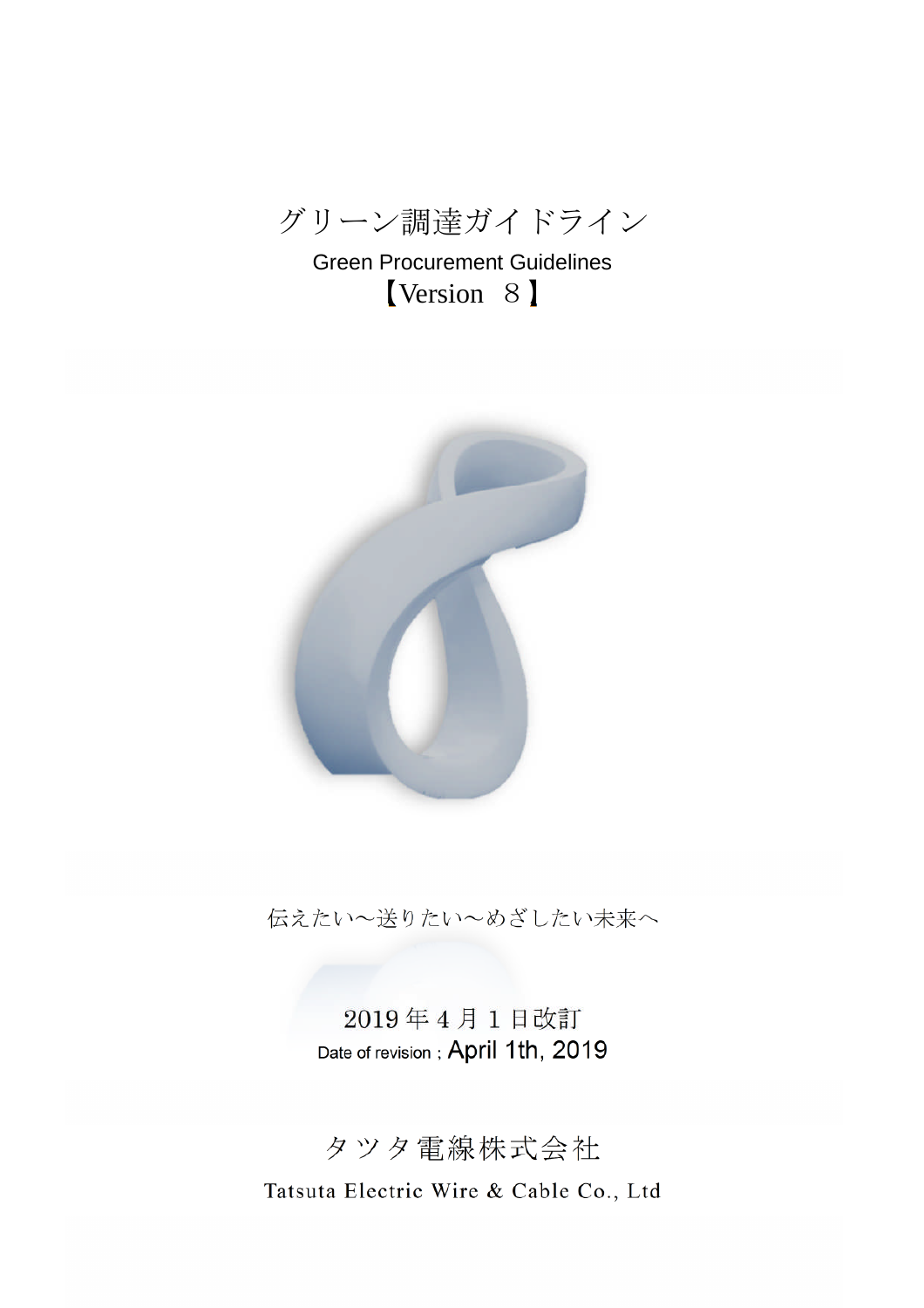タツタ電線 グリーン調達ガイドライン [Tatsuta Electric Wire & Cable Co., Ltd Green Procurement Guidelines]

| 目<br>次 | (Table of contents) |
|--------|---------------------|
|        |                     |

| 1. はじめに<br>[Introduction]                                                                       | 1            |
|-------------------------------------------------------------------------------------------------|--------------|
| 2. 適用範囲<br>[Scope]                                                                              | $\mathbf{1}$ |
| 3. 選定基準                                                                                         |              |
| [Selection criteria]                                                                            |              |
| お取引先の選定基準<br>3. 1                                                                               |              |
| [Criteria for The selection of suppliers]<br>原材料、部品、副資材、外注品などの選定基準<br>3.2                       | $\mathbf{1}$ |
| [Criteria for the selection of raw materials, parts, indirect materials,                        |              |
| subcontract goods, etc.]                                                                        | 2            |
| 使用禁止化学物質の指定および閾値について<br>3.3                                                                     |              |
| [Threshold level and designated of Banned chemical substances]                                  | 3            |
| 4. グリーン調達の運用                                                                                    |              |
| [Administration of green procurement]                                                           |              |
| 製品含有化学物質報告書の提出<br>4. 1                                                                          |              |
| [Submission of the report that the product containing                                           |              |
| chemical substances <sup>1</sup>                                                                | 3            |
| 特定有害物質含有報告書の提出<br>4. 2                                                                          |              |
| [Submission of the specified toxic substances containing report ]<br>3 特定化学物質不使用証明書の提出<br>$4$ . | 6            |
| [Submission of the certificate of nonuse of the specified                                       |              |
| chemical substances]                                                                            | 7            |
| 4. 4 紛争鉱物への対応                                                                                   |              |
| [Response to conflict minerals]                                                                 | 7            |
| 秘密保持<br>4. 5<br>[Confidentiality arrangements]                                                  | 7            |
| 納入仕様書の提出<br>4.<br>- 6                                                                           |              |
| [Submission of delivery specifications]                                                         | 7            |
| 4. 7 製品含有化学物質報告書などの再提出(更新)                                                                      |              |
| [Resubmission (update) of the report that the product                                           |              |
| containing chemical substances]                                                                 | 8            |
| - 使用禁止化学物質の適用除外について<br>4.<br>8                                                                  |              |
| [Exclusion from application of the Banned chemical substances] $\cdots$                         | 8            |
| 5. お問い合せ先                                                                                       |              |
| [Contact information]                                                                           | 8            |
| 6. 制改訂履歴                                                                                        |              |
| [Establish/Revision history]                                                                    | 9            |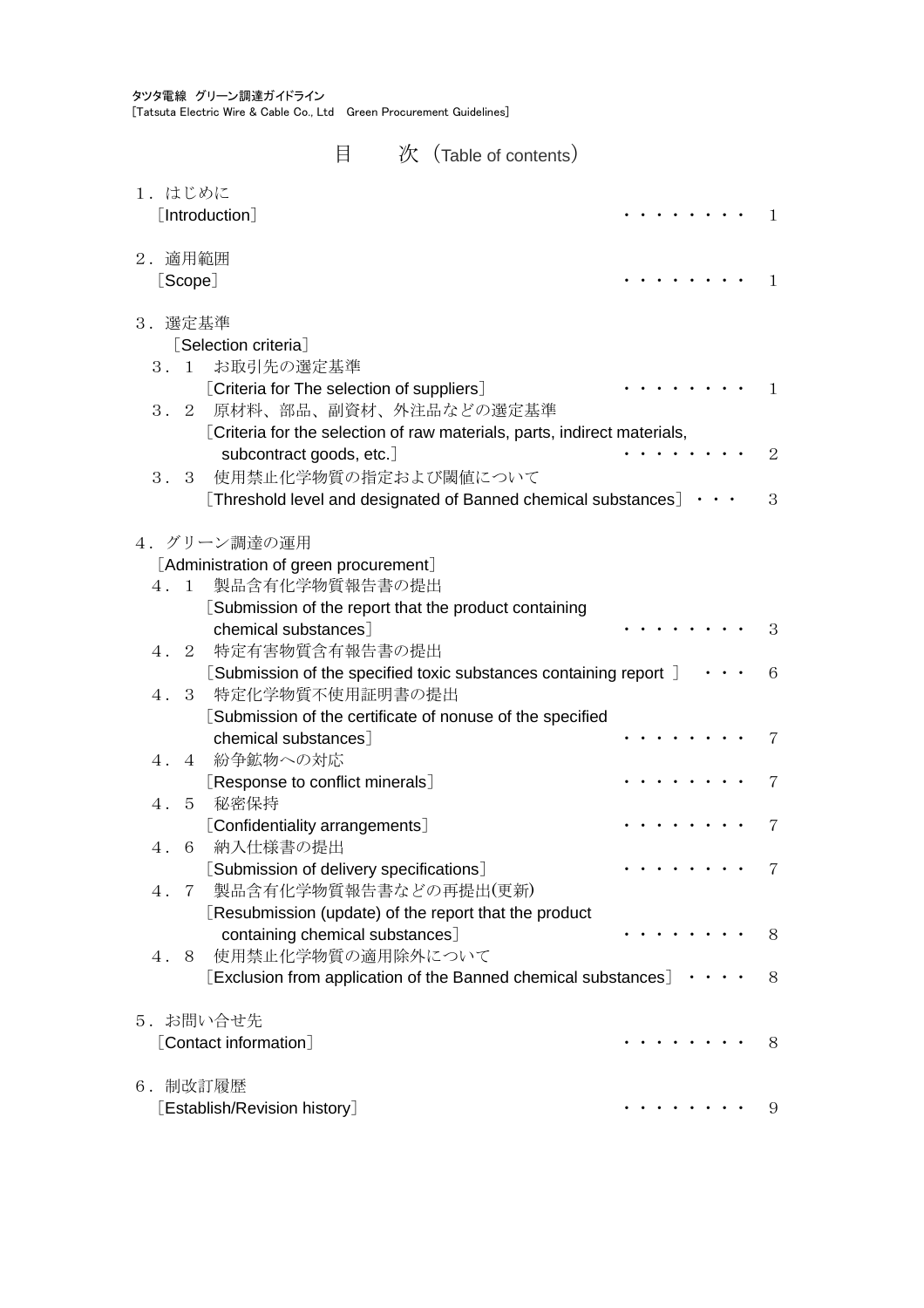# グリーン調達ガイドライン「Green Procurement Guidelines]

#### 1.はじめに

#### [Introduction]

タツタ電線は、環境保全活動を経営の最重要課題の一つとして位置付け、「環境負荷を低減した 製品の提供」を進めております。

本ガイドラインは、これを実現するために、お取引先様から調達する原材料、部品、副資材、外 注品(注:弊社外注仕様に基づく、仕掛品の加工を社外業者に委託した半成品を指す。)などを構 成する化学物質を把握し、有害な化学物質を使用していないものを優先的に調達して環境負荷の低 減と環境保全活動を推進し、持続可能な循環型社会を形成することに貢献することを目的としてお ります。

Tatsuta Electric Wire & Cable Co., Ltd. considers environmental conservation activities as one of our top priorities in corporate management. We have been working to offer products with reduced environmental impact.

These guidelines are intended to (i) identify chemical substances that constitute raw materials, parts, indirect materials, and subcontract goods (i.e., semi-finished products whose processing is undertaken by contractors based on our subcontract specifications procured from suppliers) procured from suppliers, etc., (ii) preferentially procure raw materials, parts, indirect materials, and subcontract goods free from hazardous chemical substances, (iii) reduce environmental impact and promote environmental conservation activities, and thereby (iv) contribute to building a sustainable sound material-cycle society.

#### 2.適用範囲

#### [Scope]

本ガイドラインは、タツタ電線が製造・販売する製品を構成する原材料、部品、副資材、外注品 などと製造工程で使用する材料、部品、副資材などに適用いたします。

These guidelines are applied to (i) raw materials, parts, indirect materials, subcontract goods, etc. that constitute products manufactured and sold by Tatsuta Electric Wire & Cable Co., Ltd. and (ii) materials, parts, indirect materials, etc. used in the manufacturing process.

#### 3.選定基準

#### [Selection criteria]

グリーン調達を推進するため、次の 2 項目の内容を満足していることを条件といたします。 Two sets of criteria below must be met to promote green procurement.

## 3.1 お取引先の選定基準

#### [Criteria for the selection of suppliers]

品質、価格、納期、サービスなどに加え、環境保全活動に積極的な取り組みを実践している お取引先様から優先して製品(原材料、部品、副資材、外注品など)を調達いたします。 ISO14001 などの第三者認証を取得していることを基本として次の取り組みをしていること。

Products (e.g., raw materials, parts, indirect materials, subcontract goods) are procured based on criteria in terms of quality, price, delivery date, service, etc., and preferentially procured from suppliers that are committed to environmental conservation activities.

Basically, suppliers should be gained third party certification such as ISO 14001, etc., and meet the conditions below.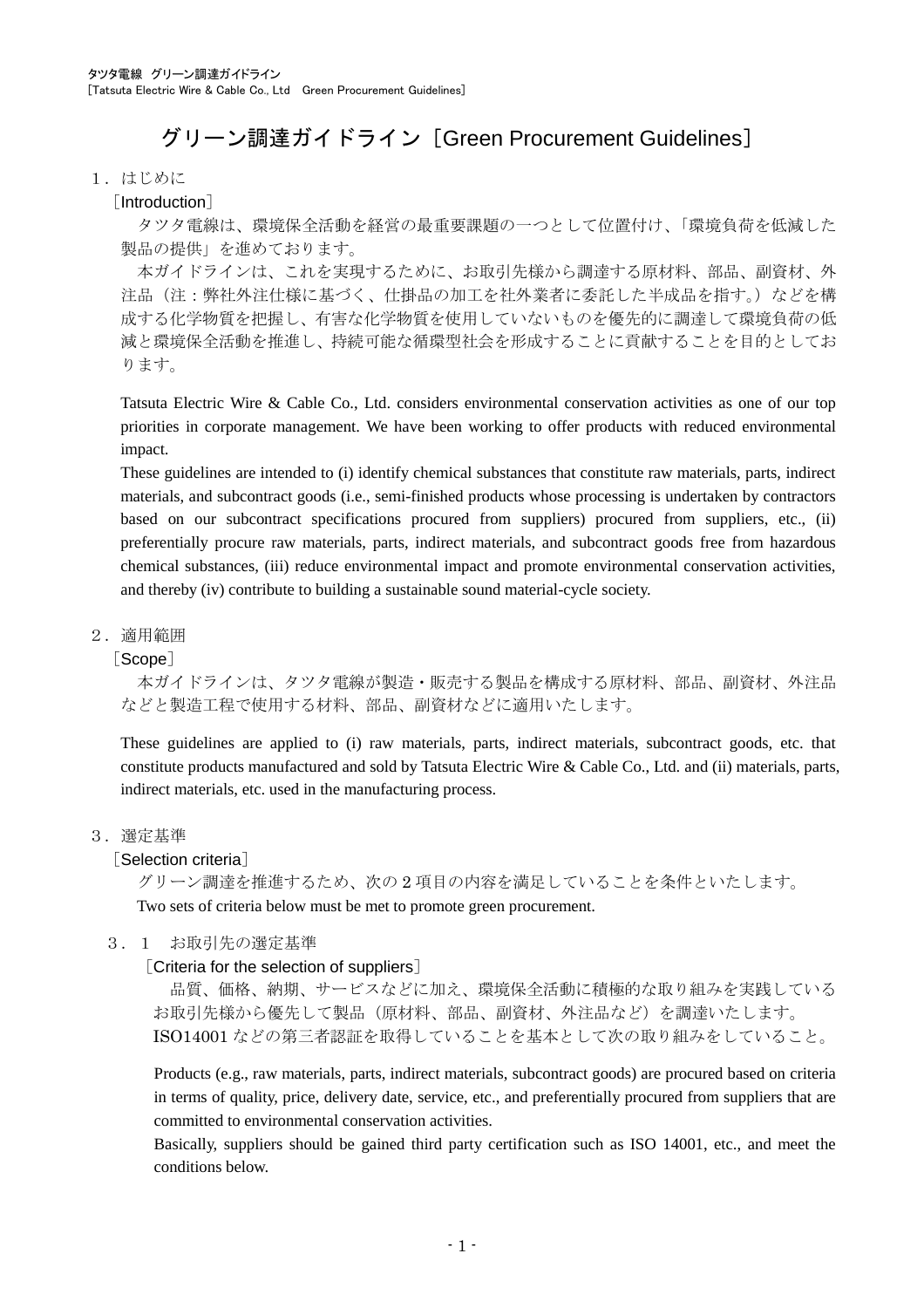タツタ電線 グリーン調達ガイドライン [Tatsuta Electric Wire & Cable Co., Ltd Green Procurement Guidelines]

- (1) 環境マネジメントシステムを構築し、積極的に環境保全活動を推進している。 The environmental management system is in place, and environmental conservation activities are actively promoted.
- (2) 環境保全活動に関する環境方針を定め、EMS適用範囲の全ての人に周知を図り、外部の 人々にも公開している。

An environmental policy is in place regarding environmental conservation activities. The policy is informed to all the people within the scope of EMS, and publicized to people outside the company.

- (3) 環境保全活動を推進する組織および実施計画を策定し、実施し、維持している。 An organization and an implementation plan for promoting environmental conservation activities are established place, carried out , and maintained.
- (4) 法規制および環境側面を監視・測定・評価するためのシステムを構築し、継続的に改善を 進めている。

The system that is monitor, measure, and evaluate the legal regulation and environmental aspect has been established, and improving this system continually.

- (5) 環境保全に関する教育訓練をEMS適用範囲の全ての人に実施している。 Education and training regarding environmental conservation are offered to all the people within the scope of EMS.
- (6) 有害化学物質を含む製品(原材料、部品、副資材、外注品など)を作らない、販売しな い品質保証体制を構築し、常に維持向上に努めている。

A quality assurance framework is in place not to manufacture and sell products (e.g., raw materials, parts, indirect materials, subcontract goods) containing hazardous chemical substances, and efforts are made to maintain and improve the framework on an ongoing basis.

(7) 製品に使用する原材料、部品、副資材などの化学物質情報を必要な時期に入手し、その 情報管理ができている。

Information about chemical substances in raw materials, parts, indirect materials, etc. that are used in products is obtained when necessary, and the information is managed properly.

- (8) 省エネルギー、省資源、リサイクル、環境負荷物質および廃棄物の低減に取り組んでいる。 Efforts are made to ensure energy and resource conservation, recycling, and reduction in substances of environmental concern and waste.
- 尚、環境マネジメントシステムの構築および環境保全活動推進状況については、
	- ① ISO14001 など第三者認証の取得有無と取得計画
	- ② 自社環境マネジメントシステムの構築と推進

などについて、調査票1「グリーン調達 お取引先環境状況調査票」をご回答ください。

調査結果は今後のお取引の参考とさせていただきますので、調査へのご協力をお願いいたします。

As regards the status of building environmental management systems and promoting environmental conservation activities, please fill in Survey Sheet 1 "Green Procurement: Environmental Status Survey Sheet for Suppliers." Items include:

- (i) Status of ISO14001 certification, etc. based on third party certification, and plans to obtain certification; and
- (ii) Status of building and promoting an in-house environmental management system.

We will use the survey results as reference information in future business transactions. We appreciate your cooperation to the survey.

3.2 原材料、部品、副資材、外注品などの選定基準

[Criteria for the selection of raw materials, parts, indirect materials, subcontract goods, etc.] 原材料、部品、副資材、外注品などの選定に当っては、必要な品質、機能に加え環境負荷低 減に関する次の項目を満たしている原材料、部品、副資材などを優先的に採用いたします。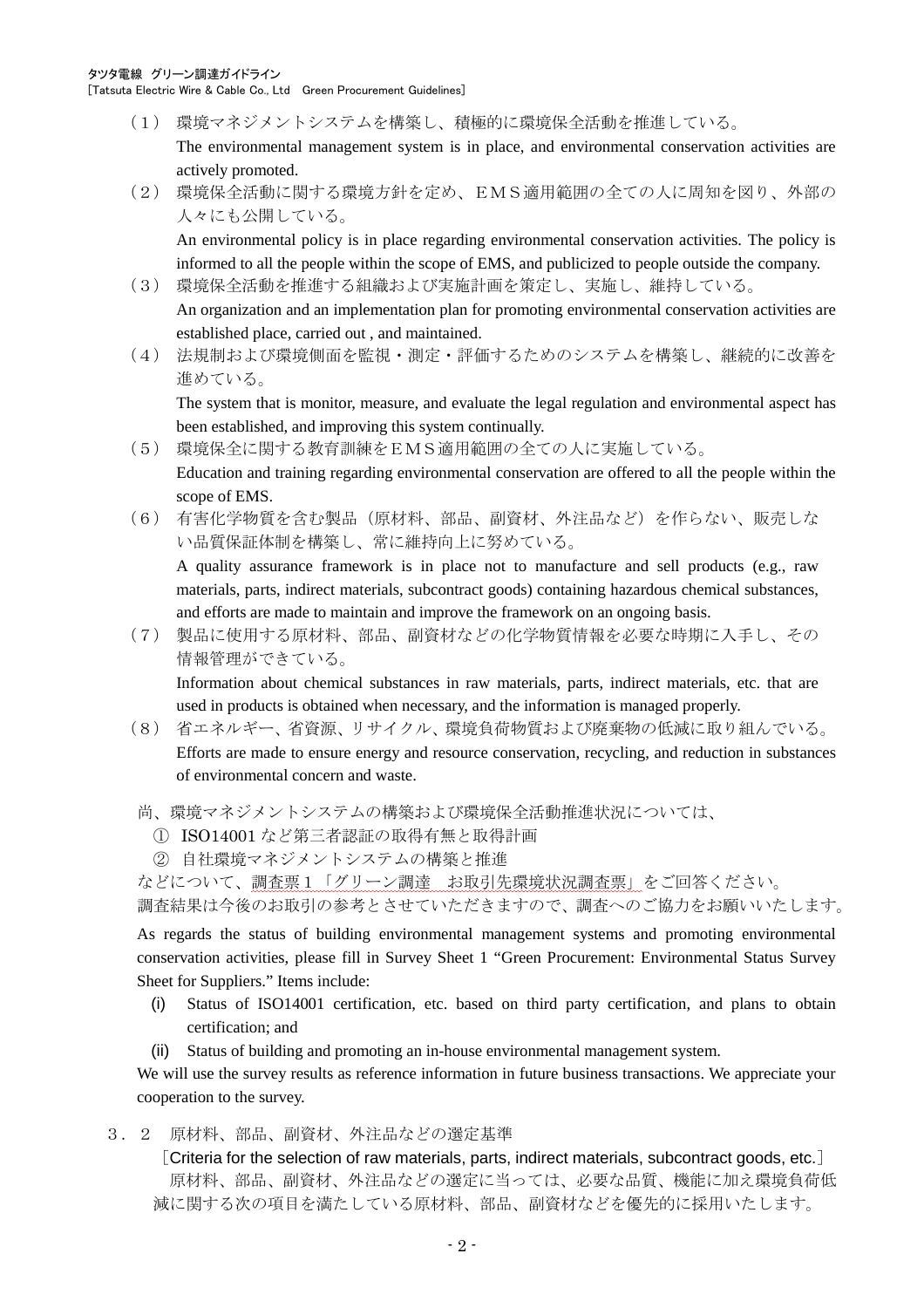We preferentially select and employ raw materials, parts, indirect materials, and subcontract goods, etc. that meet the conditions below regarding required quality, functions, and reduction in environmental impact.

(1) お取引の事業本部別附属書に定める使用禁止物質を意図的に含有していないこと。

Banned substances set forth with annex attached of each group with the business are not intentionally contained.

- (2) お取引の事業本部別附属書に定める化学物質の含有量が把握されていること。 The content of chemical substances set forth with annex attached of each group with the business is identified.
- (3) 使用、廃棄に当り化学物質の抽出、大気汚染、水質汚濁、土壌汚染の発生などの環境負荷 が低いこと。

Environmental impact attributed to use and disposal (e.g., extraction of chemical substances; air, water, and soil pollution) is low.

- (4) 省資源化や省エネルギー化が図られていること。 Resource and energy conservation is ensured
- (5) リサイクル設計がなされていること。 Recyclable design is ensured.
- 3.3 使用禁止化学物質の指定および閾値について

[Threshold level and designated of Banned chemical substances]

使用禁止化学物質の指定および閾値については、お取引の事業本部別附属書で定めます。 Information about the threshold level and the designation of Banned chemical substance, is stipulated in Annex of transaction Group another.

[発行済附属書]

①通信電線事業本部用-附属書

②システム・エレクトロニクス事業本部用-附属書

[Issued Annex]

- ⅰ) Annex of Electrical wire and cable for Group
- ⅱ) Annex of Electronics Materials & System Equipment for Group
- 4.グリーン調達の運用

[Administration of green procuremen]

原材料、部品、副資材、外注品などの新規採用、変更およびタツタ電線から再提出(更新)依頼が あった場合には、品種毎に下記資料のご提出をお願いいたします。

When you newly adopt or change raw materials, parts, indirect materials, subcontract goods, etc. or upon our re-request (update), please submit the documents below for respective product types.

4. 1 特定化学物質不使用証明書の提出 (調査票 2、http://www.tatsuta.co.jp/other/green.html)

[Submission of the certificate of nonuse of the specified chemical substances (Survey Sheet 2, http://www.tatsuta.co.jp/other/green.html (in Japanese))]

タツタ電線が指定する使用禁止化学物質(お取引事業本部別附属書および主管部署(部門)が発効す る別表)を意図的に含有していないことを証明する書類のご提出をお願いします。

Please submit documents certifying that Banned chemical substances that we designate (forth with annex attached of each group with the business and separate tables for issued by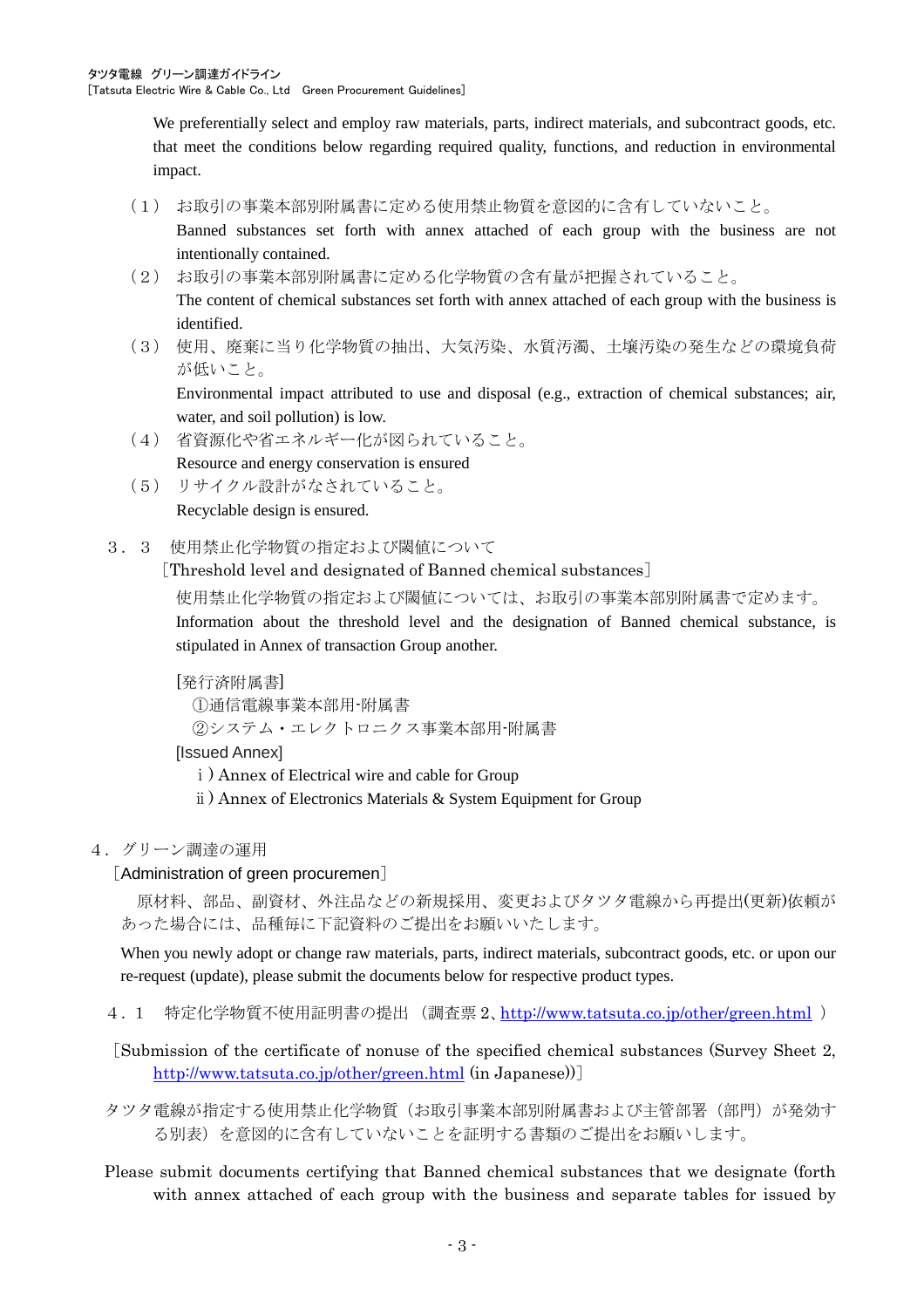responsible departments (divisions)) are not intentionally contained.

- 4.2 製品含有化学物質報告書の提出
	- [Submission of the report that the product containing chemical substances]

お取引先様から調達する製品(原材料、部品、副資材、外注品など)を構成する化学物質 の最新の含有量報告書です。

化学物質の報告対象は、製品含有化学物質 情報伝達スキーム(以下、chemSHERPA と称 する)に定める化学物質です。

報告書は、調達品の形態により、(1) 調査票 3 (安全データシート)および(2)-①化学品:調査 票 4 (chemSHERPA-CI)もしくは(2)-②成型品:調査票 5 (chemSHERPA -AI)を組み合わせご 報告ください。

Products to be procured from suppliers is the latest content report of the chemicals that make up (raw materials, components, sub-materials, outsourcing goods, etc.).

Reportable chemicals, is chemicals listed in managed standards of A scheme that facilitates sharing information on chemical substances in products (below chemSHERPA), chemicals stipulated in with annex of each group with the business.

Please submit survey sheets specified in (1) Survey Sheet 3 (Safety Data Sheet) and (2)- (i) Survey Sheet4 (In the case of substances and preparations) or (2)- (ii) Survey Sheet5 (In the molded case of articles), depending on the type of procured goods.

(1) 調査票 3 (安全データシート)

[Survey Sheet 3 (Safety Data Sheet)]

- ・報告書書式は、法令および最新の JIS Z7253 (ISO 11014)の要求内容を満足しておれ ば問いません。
- (i) Any report format is acceptable as long as laws and regulations and latest JIS Z7253 (ISO11014) requirements are met.

(2)調査票 4(chemSHERPA-CI)もしくは調査票 5(chemSHERPA-AI) ※【注意1】 [Survey Sheet4 (chemSHERPA-CI) or Survey Sheet5 (chemSHERPA-AI)] \*(Notes 1 )

報告書は chemSHERPA のホームページの「データ作成支援(ツール等) (https://chemsherpa.net/chemSHERPA/tool/)」のページより、最新の必要なデータ作 成支援ツールをから入手し、必要事項をご記入の上ご提出ください。

The report format is available from the chemSHERPA deta entry support tool website (https://chemsherpa.net/chemSHERPA/english/tool/).Please follow instructions of chemSHERPA website to obtain, based on the latest fill in Chemicals format(CI) or molded articles format(AI) ,and submit an data.

- 【注意1】化学品および成形品(chemSHERPA-CI および-AI)の報告書について、製品 を構成する化学物質の含有が「意図して添加した物質」と「含有情報が既知 である」の場合は、その含有量が 0.1wt%未満でも記載をお願いします。
- Note 1: As regards chemSHERPA format for Chemicals *and (molded)*articles reports, if chemical substances that constitute products are "intentionally added" or "When the substance content information is known," please provide information even if the content is less than 0.1 wt%.
- ご参考1)調査票4および5に記載のホームページアドレスは、タツタ電線で確認し た最終のアドレスですが、chemSHERPA の都合により変更される場合もあり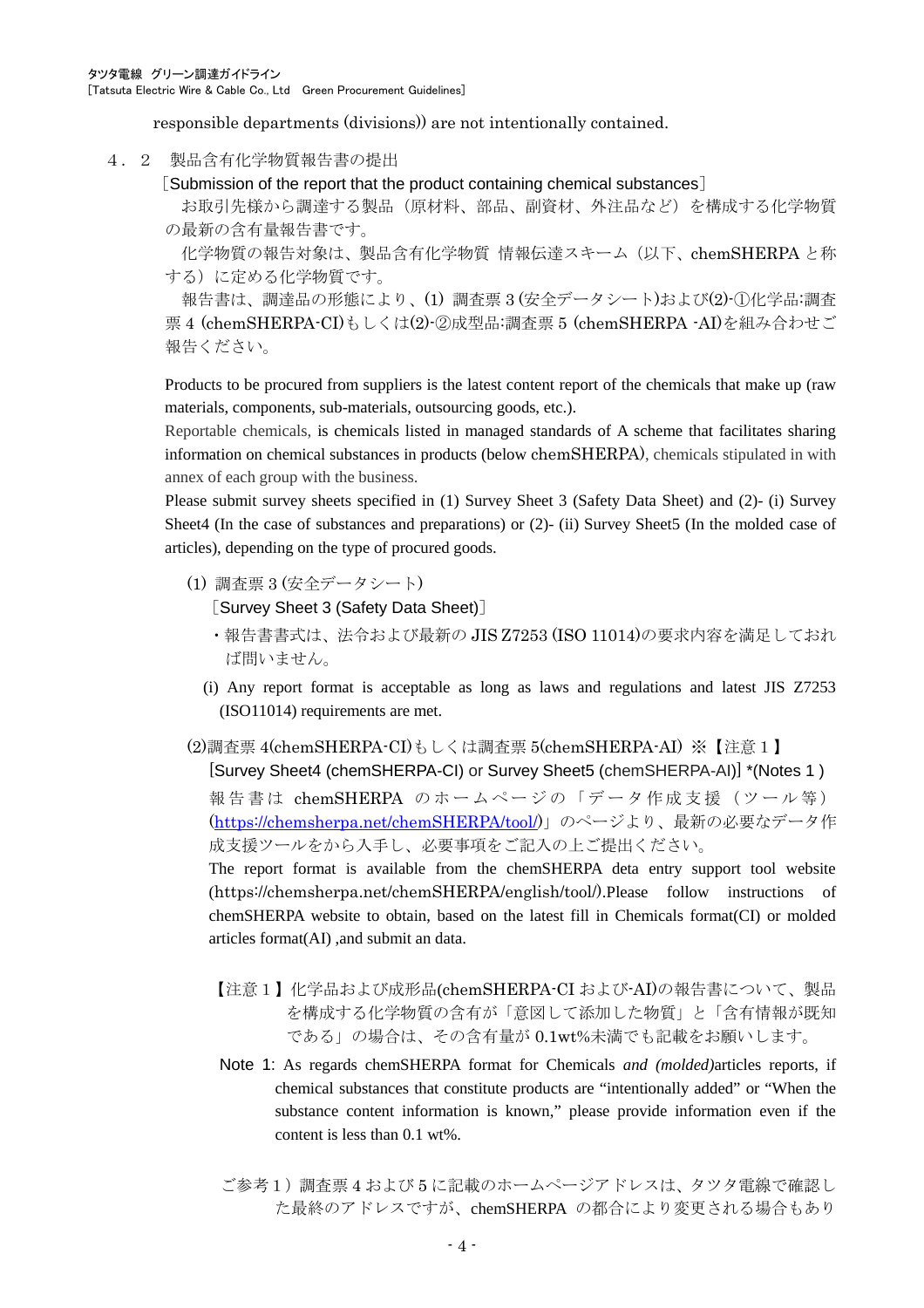[Tatsuta Electric Wire & Cable Co., Ltd Green Procurement Guidelines]

ます。その際は、chemSHERPA のホームページ内を検索し、当該の報告書フ ォーマットを入手いただきますようお願いいたします。

- Reference 1: The website URLs indicated in Survey Sheets 4 and 5 are the latest URLs confirmed by us, and are subject to change by chemSHERPA If URLs are changed by chemSHERPA,please search in the chemSHERPA website and obtain a relevant report format.
- (3) 取引事業本部別附属書の管理物質

お 取 引 の 事 業 本 部 別 付 属 書 の 管 理 物 質 の 含 有 情 報 に つ い て 、 SDS と chemSHERPA-CI および-AI に記載/登録されていない化学物質を補完し、 chemSHERPA-CI および-AI に追記して含有情報をご提供いただく報告です。

- 尚、管理物質をご報告の際、
- ① chemSHERPA-CI、AI ともに任意報告に「チェック」を入れる。
- ② 物質名などを入力する。
- ③ CAS No.、SN No.が分かれば手入力する。(不明であれば空欄)
- ④ 物質-コメント欄に(タツタ電線㈱管理物質)入力する。

(ⅲ) Controlled substances of transaction Group by Annex

Report for providing information about content of substances subject to control under these guidelines and supplementing chemical substances that are not indicated/registered in SDS,

In reporting the controlled substance,

- ① In "chemSHERPA-CI, AI" put "check mark " in optional report.
- ② Input the substance name etc.
- ③ Manually enter CAS No. and SN No. if you know them. (Blank if unknown)
- ④ In the substance comment field (Tatsuta management chemical substances), enter.

(1)(2)(3)の報告書については、原則として電子ファイルでのご報告をお願いいたします。

As regards reports of (i), (ii), and (ⅲ) above, please submit survey sheets in electronic files in principle.

4.3 特定有害物質含有報告書の提出(調査票 6、http://www.tatsuta.co.jp/other/green.html ) [Submission of the specified toxic substances containing report (Survey Sheet 6, http://www.tatsuta.co.jp/other/green.html (in Japanese))]

お取引先様から調達いたします製品(原材料、部品、副資材、外注品など)を構成する物 質で、RoHS 指令の有害物質とタツタ電線各事業本部指定の物質を加えた、最新の含有量報 告書の提出をお願いします。

Procurement products (raw materials, components, sub-materials, such as outsourcing product) in the material constituting then, RoHS Directive hazardous substances and our specification of the substance of the directive, it is the latest of the content of the report submission.

- 【注意1】製品を構成する化学物質の含有情報が既知の場合は、その含有量が閾値未満でも 記載をお願いします。
- 【注意2】RoHS 指令の有害物質とタツタ電線各事業本部指定の物質については、「ISO/IEC 17025 認定取得事業者」もしくは計量証明事業者(政令で定める法律の規定に基づ いてその業務を行うことについて登録・指定を受けた者および、国、地方公共団体、 政令で定められた独立行政法人)などで、分析された報告書を調査票 6 に添付し、 ご提出をお願いいたします。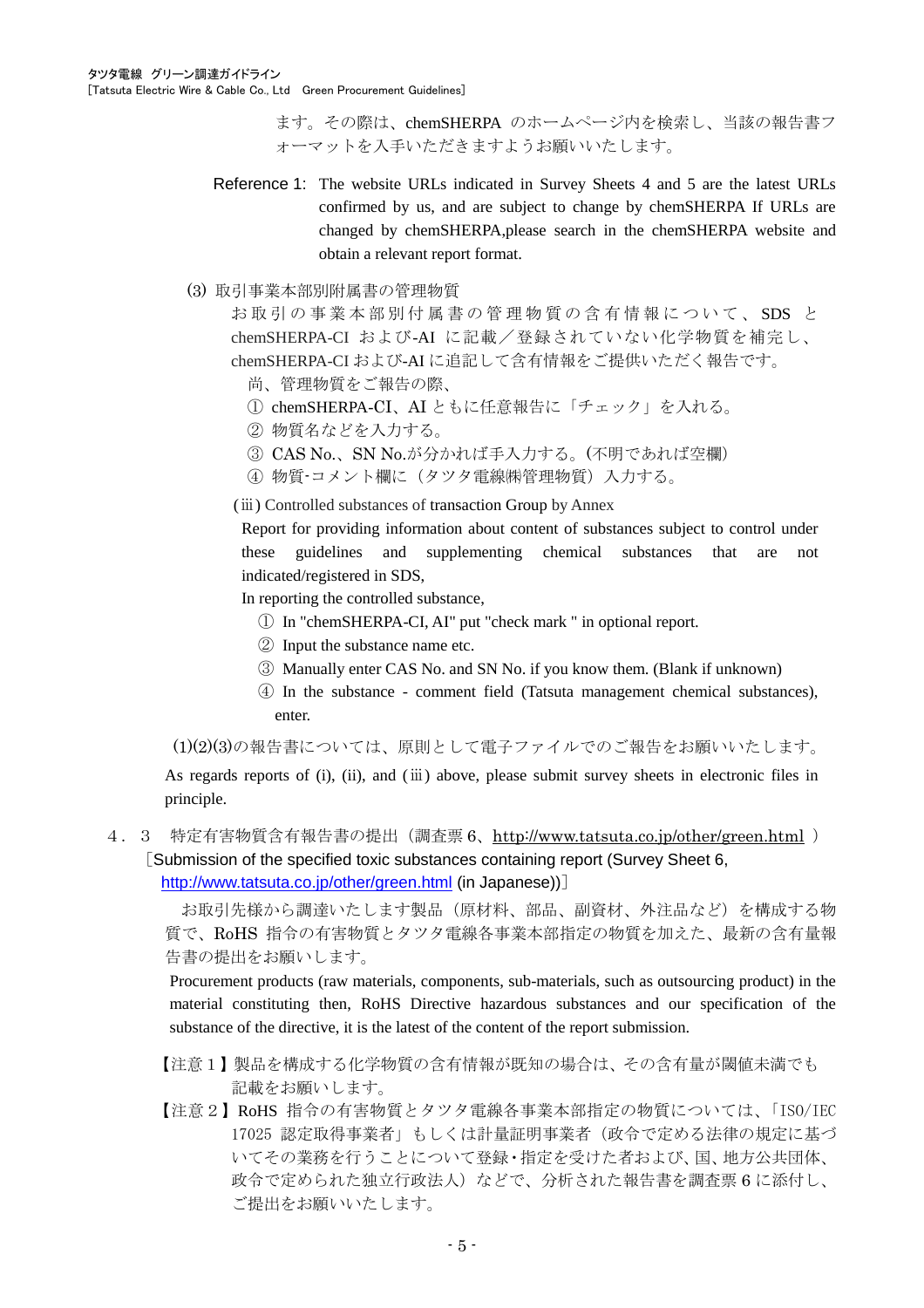タツタ電線 グリーン調達ガイドライン

[Tatsuta Electric Wire & Cable Co., Ltd Green Procurement Guidelines]

【注意3】ハロゲンフリーへの対応

難燃剤として利用されてきたハロゲン系化合物(臭素系化合物、塩素化合物)の環境 影響低減への配慮から、電子機器端末、およびその関連メーカーを中心に「ハロゲ ンフリー対策」が拡大しています。

このことから、お取引事業本部の附属書の指示に応じて、納入品への含有報告量の ご提出をお願います。

- Note 1: If "content information is already known in some way or another" regarding chemical substances that constitute products, please provide information even if the content is less than threshold level.
- Note 2: Hazardous substances designated in the RoHS Directive, and as regards our designated substances, please attach an analysis report from a public institution ISO / IEC 17025 accredited business operator or a Measurement certification company (Persons who have been registered or designated to perform their duties based on the provisions of the law specified by Cabinet Order. The country, local public entities, independent administrative corporations stipulated by Cabinet Order, etc.)to Survey Sheet 6.
- Note 3: Corresponding to the halogen-free

Halogen-containing compounds that have been used as flame retardants (bromine-based compounds, chlorine compounds) from the consideration of the environmental impact reduction of, we are expanding the "halogen-free measures" in the center of the electronics terminals and related manufacturers that.

From this fact, in response to the instruction of Annex dealings Division, please provide us the report that showed the content of the amount of Halogen-containing conpounds of the products.

#### 4.4 紛争鉱物等への対応

#### [Response to conflict minerals]

当社は、経済開発協力機構(OECD)が紛争地域からの原料調達に関して定めるガイダン スを尊重し、紛争周辺国で非人道行為を行う武装集団の資金源となる紛争鉱物および派生物 (錫、タンタル、タングステン、金およびコバルト)を使用する原材料・製品などの購入を 避けるために、お取引の事業部より RMI 帳票(紛争鉱物レポーティング・テンプレート (CFSI\_CMRT、コバルトは RMI\_CRT))を利用した調査をご依頼いたしますので、その調査 回答にご協力ください。

調査に関する不明な点につきましては、お取引事業部の主管部署にお問い合わせ願います。

We respect the guidance that the OECD has in relation to sourcing raw materials from conflict areas, and avoid purchasing raw materials and products that use conflict minerals and derivatives that provide funding for armed groups performing inhumane acts in conflict-prone countries.

In order to request a survey using the RIM report (Conflict Minerals Reporting Template (CFSI\_CMRT, Cobalt is RMI\_CRT)) from the Business Division, please cooperate with the survey response.

Subject : Tin, tantalum, tungsten, gold and cobalt.

Regarding any questions about the survey, please ask to main department of dealings Division.

◇ 紛争鉱物報告テンプレートの ダウンロード

[Download of conflict minerals reporting template]

(CFSI\_CMRT)

http://www.conflictfreesmelter.org/documents/EICCGeSIDDtemplate.xlsx

(RMI\_CRT)

http://www.responsiblemineralsinitiative.org/emerging-risks/cobalt-reporting-template/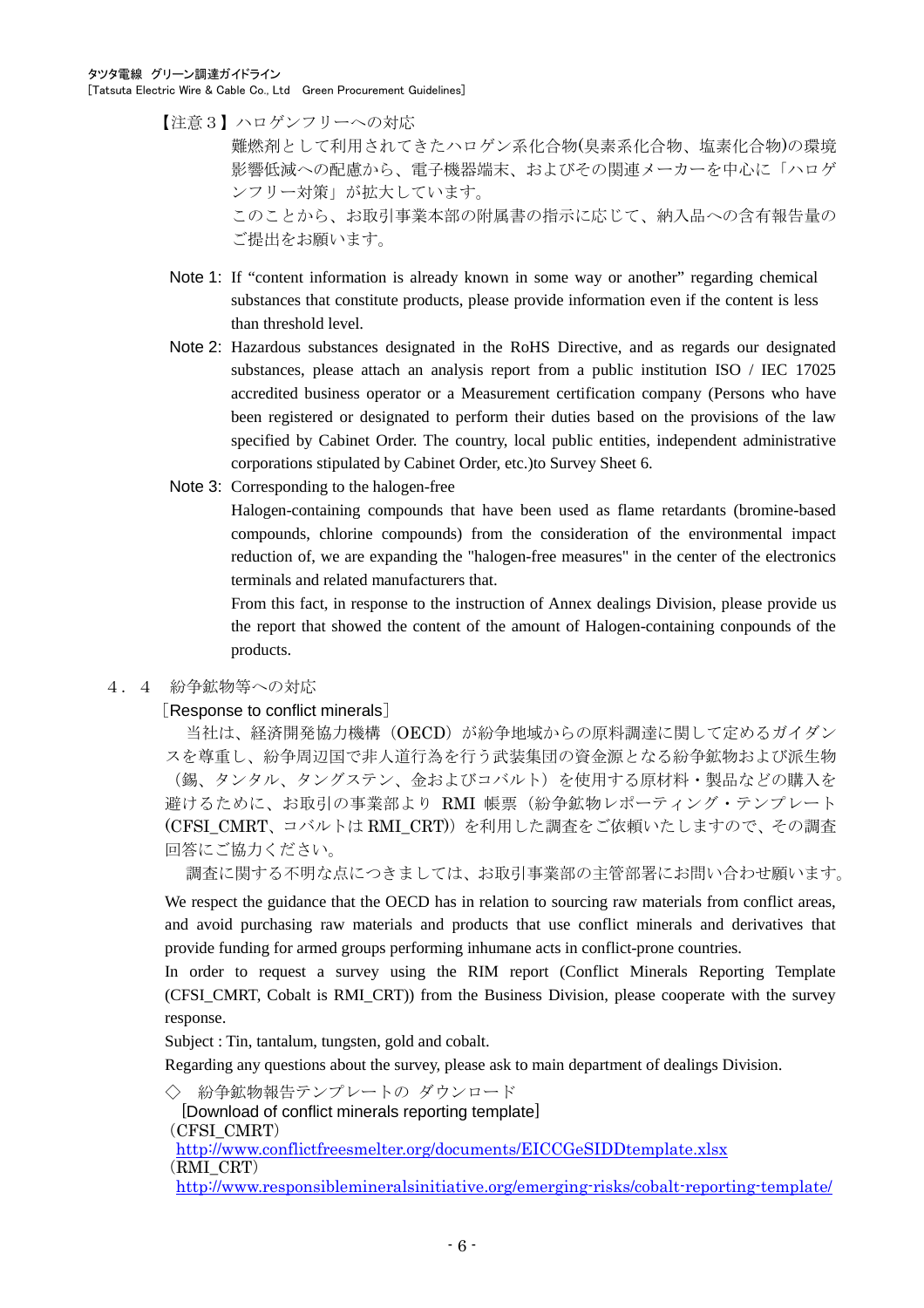4.5 秘密保持

[Confidentiality arrangements]

秘密の保持が必要な場合は、別途主管部署(部門)にご連絡ください。

If confidentiality arrangements are necessary, please contact responsible departments (divisions).

### 4.6 納入仕様書の提出

[Submission of delivery specifications]

納入仕様書の提出をお願いします。

尚、納入仕様書に、納入する当該製品についてはタツタ電線のグリーン調達ガイドライン に定める調達基準に適合している旨、記載していただくようお願いいたします。

Please submit delivery specifications.

Please indicate on delivery specifications: "The delivered products conform to selection criteria set forth in Tatsuta Electric Wire & Cable Co., Ltd.'s Green Procurement Guidelines."

4.7 製品含有化学物質報告書などの再提出(更新)

[Resubmission (update) of the report that the product containing chemical substances]

上記に記載の製品含有化学物質報告書など調査票を、下記事由により再提出(更新)を お願いする場合がありますのでよろしくご対応をお願いいたします。

We may request resubmission (update) of a report on chemical substances contained in products, etc. above, due to the reasons below. We appreciate your cooperation in this matter.

(1)ご提出の書類が、主管部署(部門)が定める有効期間を過ぎる場合。

When the validity period of submitted documents designated by responsible departments (divisions) is soon to expire

(2)御社が納入品を製造される工程で、原材料、機械、製造方法・条件などを変更され た場合。

When you change raw materials, machines, manufacturing methods/conditions, etc. in the process of manufacturing delivered products

(3)弊社顧客からの要求など必要に応じて、調査依頼の主管部署(部門)よりご依頼さ せていただく場合。

When our responsible departments (divisions) request surveys upon request from our customers, etc. on an as-needed basis

# 4.8 使用禁止化学物質の適用除外について

[Exclusion from application of the Banned chemical substances]

(1)研究開発に使用する化学物質

Chemical substances used in research and development

- (2)弊社顧客から使用材料の指定がある場合 Materials designated by customers for use
- (3)代替化が出来ない或いは直ぐに代替え出来ない化学物質

Chemical substances that cannot be replaced at all or in the near future

など購入仕様書などで主管部署(部門)が指定いたします化学物質につきましては、タツタ 電線が指定する使用禁止化学物質から適用を除外いたします。

Chemical substances designated by responsible departments (divisions) with purchase specifications, etc. are exempted from Banned chemical substances that we designate.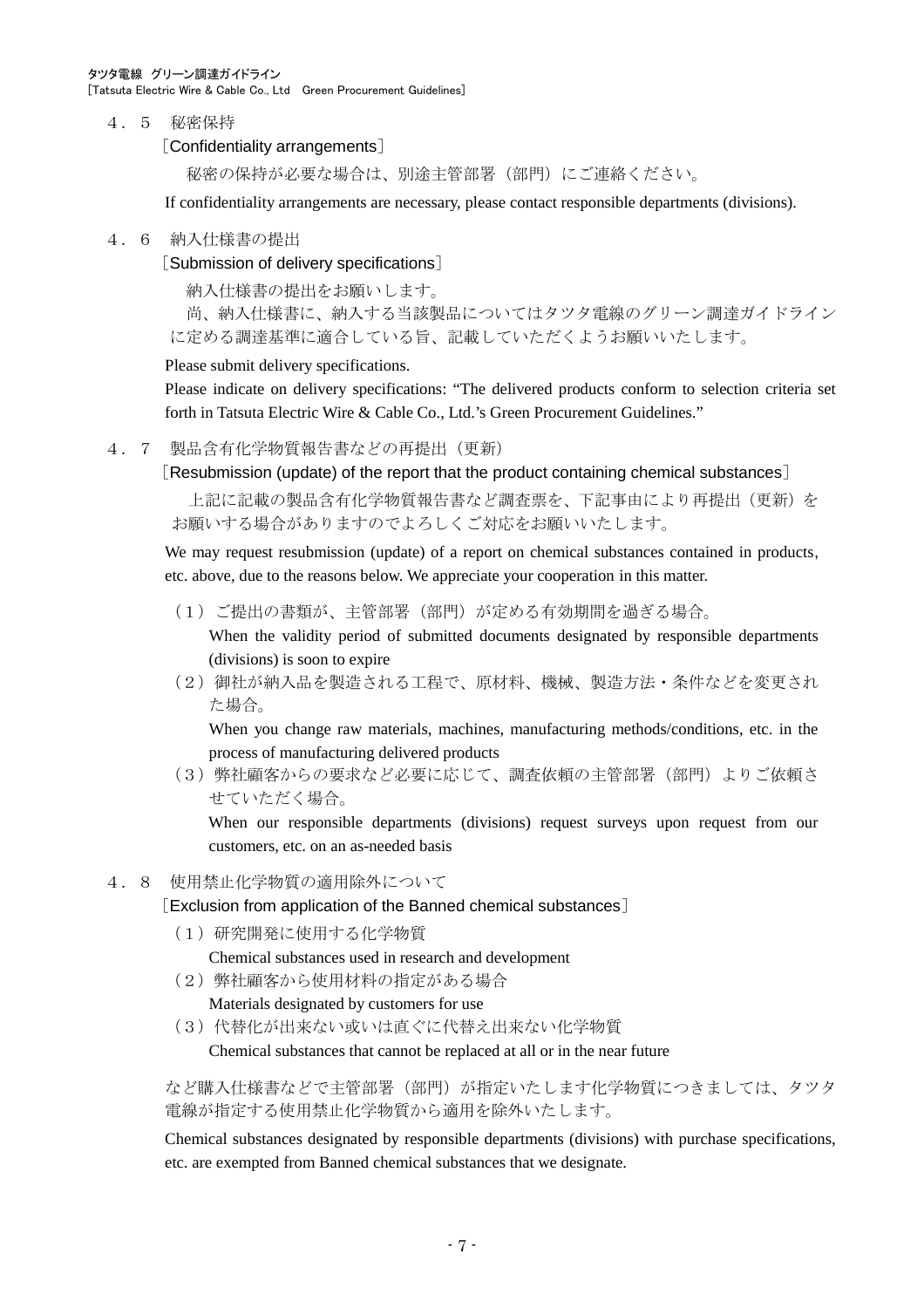タツタ電線 グリーン調達ガイドライン [Tatsuta Electric Wire & Cable Co., Ltd Green Procurement Guidelines]

5. お問い合せ先

[Contact us]

グリーン調達に関するお問い合せは、

通信電線事業本部とのお取引の場合は、タツタ電線 環境安全管理部までご連絡をお願いいたし ます。

住所:〒578-8585 東大阪市岩田町2丁目3番1号

電話:06-6721-3412 FAX:06-6725-2376

システム エレクトロニクス事業本部とお取引の場合は、タツタ電線 システム エレクトロニク ス事業本部品質保証部までお願いいたします。

住所:〒619-0216 木津川市洲見台6丁目 5 番 1 号 電話:0774-66-5550 FAX:0774-66-5556

・Supplier of Electrical wire & cable Group.

Environment Safety Control department.

Address: 2-3-1 Iwata-cho,Higashiosaka City,Osaka, Japan ZIP578-8585 Phone: +81-6-6721-3412 Fax: +81-6-6726-2300

・Supplier of Electronics Materials & System Equipment Group.

Quality assurance department Electronics Materials & System Equipment Group. Address: 6-5-1 Kunimidai, Kizugawa City,Kyoto,Japan ZIP619-0216 Phone: +81-774-66-5550 Fax: +81-774-66-5556

6.制改訂履歴

## [Establish/Revision history]

- 発行日:  $2007 2$  月 1 日 第 1 版 [Date of issue: February 1st, 2007 (Ver. 1)]
- 改定日: 2008年 8月 1日 第 2版 [Date of revision: August 1st, 2008(Ver. 2)] 主な改訂内容
	- ・4.6 項:「証明書等の再提出(更新)」についての項目を追加した。
	- ・名称変更に伴い 5 項の福知山地区を「京都地区」に変更した。
	- ・付表 3 環境負荷管理リスト (使用禁止物質)に、パーフルオロオクタンスルン酸(塩を含む)(PFOS)、 2-(2H-1,2,3-ベンゾトリアゾール-2-イル)-4,6-ジーtert-ブチルフェノールの2物質を追加する。
	- ・付表 5 の№14 化審法規制対象物質に"第1種特定化学物質"を追加する。
	- ・付表 7 の報告項目の含有有無について、有りに○から「有:○ 無:×」へ変更する。
	- 付表 7 の報告項目の№26 臭素系難燃剤の(使用禁止物質以外)を「(PBB 類、PBDE 類を除く)」、№28 オゾン層破壊物質の(使用禁止物質以外)を「(HCFC)」それぞれ 変更および№13 化審法規制対象物質に第1種特定化学物質を追加した。

#### The contents of the major revision

- Subsection 4.6 "Resubmission (update) of certificates, etc." was added.
- "Fukuchiyama area" in Section 5 was changed to "Kyoto area" due to change of the name.
- Two substances (i.e., perfluorooctane sulfonate (PFOS) and 2-(2H-1,2,3-Benzotriazol-2-yl)- 6-sec-butyl-4-tert-butylphenol) were added to the environmental impact control list (Banned substances) on Attached Table 3.
- "Class 1 designated chemical substances" were added as substances subject to the Act on the Evaluation of Chemical Substances and Regulation of Their Manufacture, etc. (No. 14) on Attached Table 5.
- As regards content of report items on Attached Table 7, "○ for Yes" was changed to "Yes: No: X".
- "(Other than Banned substances)" of brominated flame retardants (No. 26 of report items on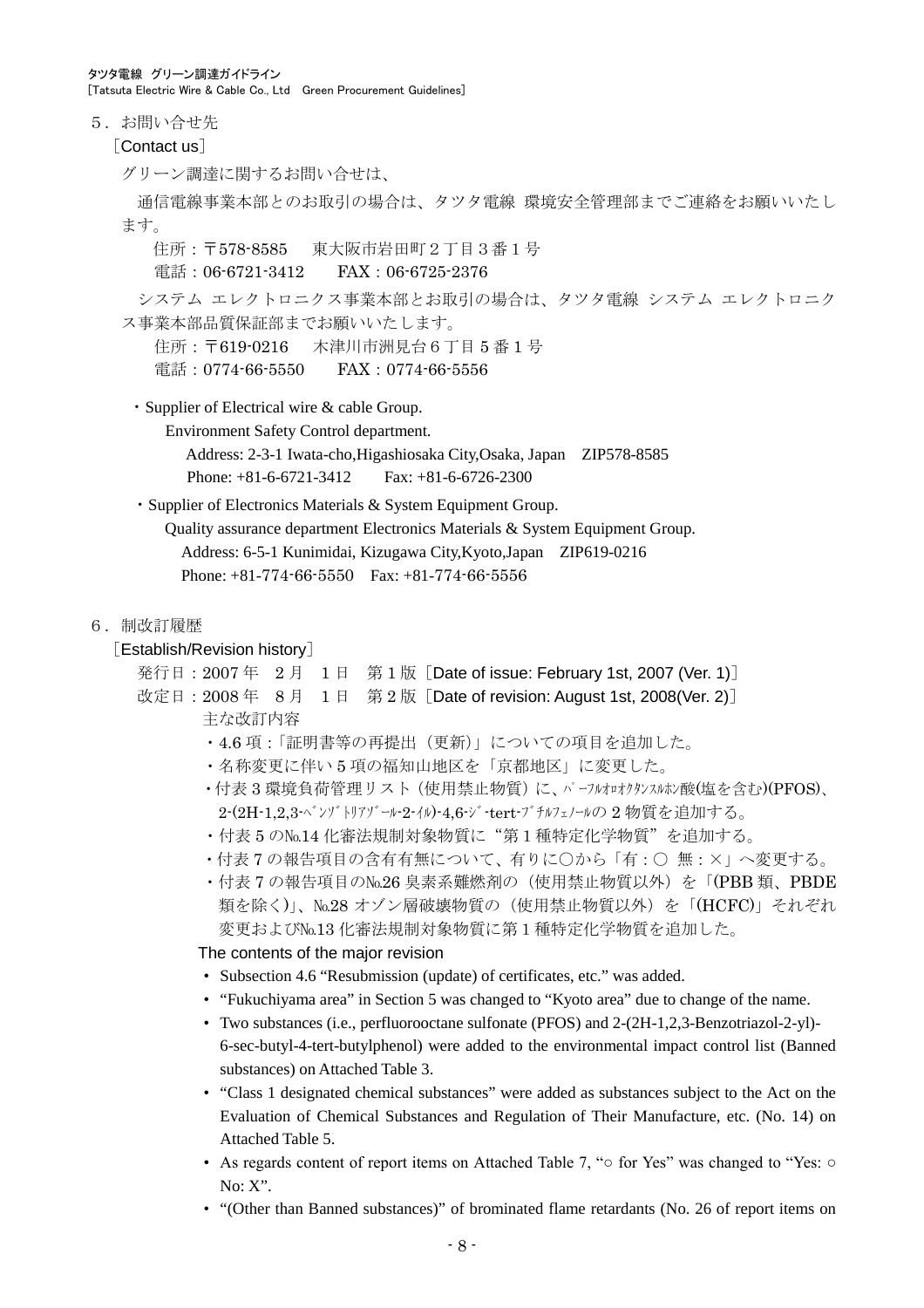Attached Table 7) was changed to "(except PBBs and PBDEs)." "(Other than Banned substances)" of ozone depleting substances (No. 28) was changed to "(HCFC)." Class 1 designated chemical substances were added as substances subject to the Act on the Evaluation of Chemical Substances and Regulation of Their Manufacture, etc. (No. 13)

# 改定日: 2010 年 5 月 31 日 第 3 版 [Date of revision: May 31st, 2010 (Ver. 3)]

主な改訂内容

・付表3環境負荷管理リスト(使用禁止物質)に、パーフルオロオクタンスルホエルフルオリド(PFOSF)、ペンタク ロロヘ ンセ ン、r-1,c-2,t-3,c-4,t-5,t-6-ヘキサクロロシクロヘキサン (別名  $\alpha$  -ヘキサクロロシクロヘキサン)、  $r-1,t-2,c-3,t-4,c-5,t-6- \sim \tilde{\tau}$  サクロロシクロヘキサン (別名  $\beta - \sim \tilde{\tau}$ サクロロシクロヘキサン)、 r-1,c-2,t-3,c-4,c-5,t-6-ヘキサクロロシクロヘキサン(別名γ-ヘキサクロロシクロヘキサンまたはリンデン)の 5 物質を 追加する。

The contents of the major revision

- Five substances (i.e., perfluorooctane-1-sulfonyl fluoride, pentachlorobenzene, ALPHA-HCH, Beta-HCH, and lindane) were added to the environmental impact control list (Banned substances) on Attached Table 3.
- 改定日: 2011 年 5 月 9 日 第 4 版 [Date of revision: May 9th, 2011 (Ver. 4)]
	- 主な改訂内容
	- ・全般的な文言および付表の見直し
	- ・製品含有化学物質調査書式の変更-標準書式をタツタ独自の様式から、MSDS+JAMP フォーマットの MSDS plus もしくは JAMP フォーマットの AIS に変更。
	- ·付表3環境負荷管理リスト(使用禁止物質)に、パーフルオロオクシスルホエルオリド(PFOSF)、ペンタク ロロヘ ンセ ン、r-1.c-2.t-3.c-4.t-5.t-6-ヘキサクロロシクロヘキサン (別名  $\alpha$  -ヘキサクロロシクロヘキサン)、  $r-1,t-2,c-3,t-4,c-5,t-6- \sim \pm \frac{t}{2}$ クロロシクロヘキサン (別名  $\beta - \sim \pm \frac{t}{2}$ クロロシクロヘキサン)、 r-1,c-2,t-3,c-4,c-5,t-6-ヘキサクロロシクロヘキサン(別名 γ-ヘキサクロロシクロヘキサンまたはリンデン)の5 物質を 追加する。

The contents of the major revision

- The overall wording and attached tables were reviewed.
- The format of the survey on chemical substances contained in products was changed. Specifically, the standard format was changed from Tatsuta's unique form to MSDS plus (MSDS+JAMP format) or AIS (JAMP format).
- Five substances (i.e., perfluorooctane-1-sulfonyl fluoride, pentachlorobenzene, α-HCH,β-HCH, and lindane) were added to the environmental impact control list (Banned substances) on Attached Table 3.
- 改定日: 2012年 12 月 17 日 第 5 版 [Date of revision: December 17th, 2012 (Ver. 5)] 主な改訂内容
	- ・付表1使用禁止物質の閾値(報告レベル)への文言追記(一部に「均質材料中の」)
	- ・付表1環境負荷管理リスト(使用禁止物質)に、ジブチルスズ類(DBT 類)ジオクル チルスズ類(DOT 類)を追加する。
	- ·付表3環境負荷管理リスト(使用禁止物質)に、ジブチルスズ類 (DBT 類) ジオクル チルスズ類 (DOT 類) の 43 物質を追加する。
	- ・付表3環境負荷管理リスト(使用禁止物質)に、エンドスルファンを追加する。 The contents of the major revision
	- Expressions were added to the threshold (report level) of Banned substances on Attached Table 1 ("in homogeneous materials" to some items).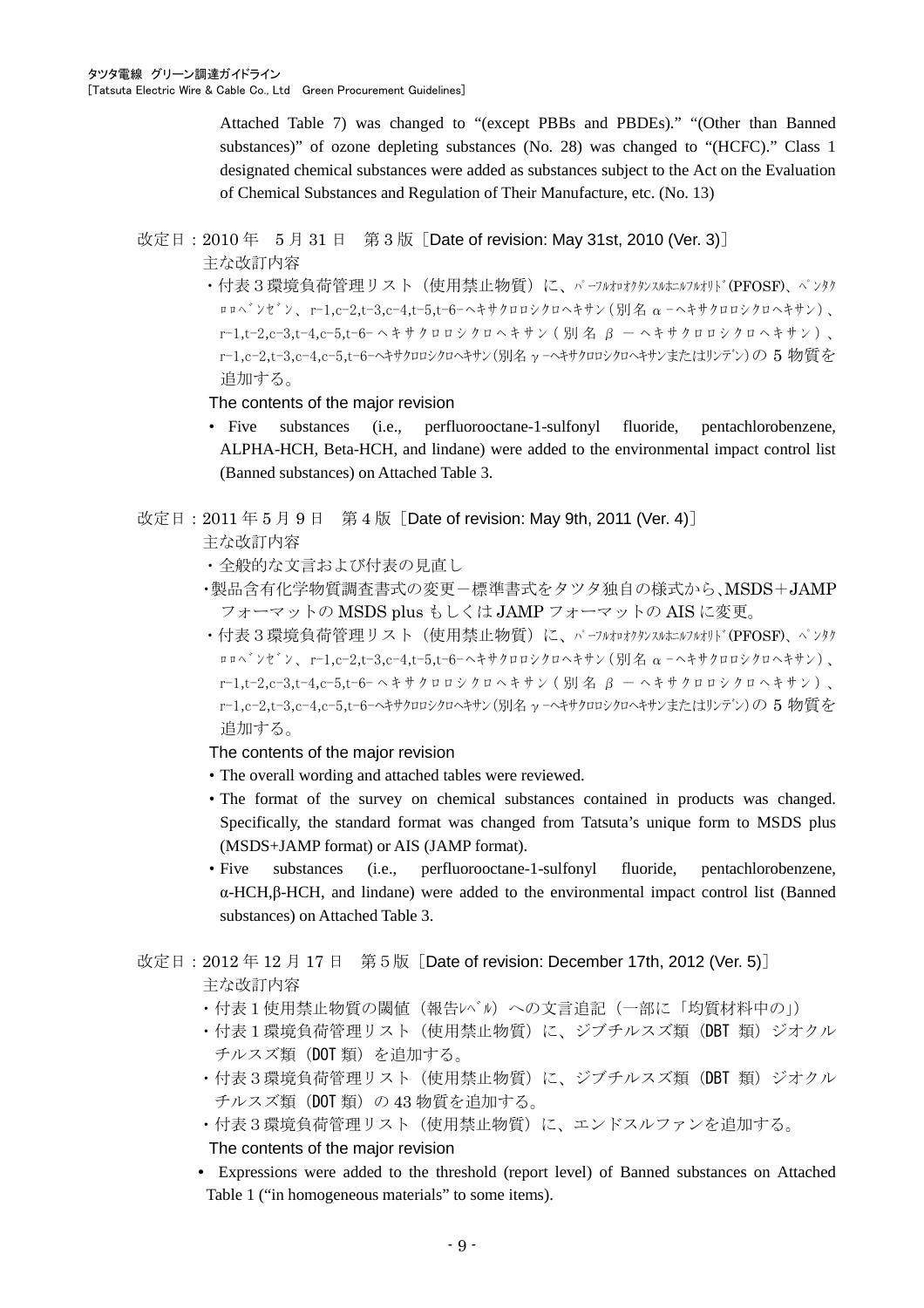- Dibutyltins (DBTs) and dioctyltins (DOTs) were added to the environmental impact control list (Banned substances) on Attached Table1.
- Forty three substances of dibutyltins (DBTs) and dioctyltins (DOTs) were added to the environmental impact control list (Banned substances) on Attached Table 3.
- Endosulfan was added to the environmental impact control list (Banned substances) on Attached Table3.
- 改定日: 2013 年 1 月 15 日 第 6 版 [Date of revision: January 15th, 2013 (Ver. 6)]

主な改訂内容

・調査票2と5の物質表記を本文(付表1)と合わせた。

The contents of the major revision

• Descriptions of substances on Survey Sheets 2 and 5 were matched with those in the text (Attached Table 1).

追記:ガイドラインを和英併記した。(2013 年 3 月 12 日)

Postscript : Added English translations to Japanese guidelines (March 12<sup>th</sup> 2013)

# 改定日: 2015 年 11 月 18 日 第 7 版 [Date of revision: November 18th, 2015 (Ver. 7)]

主な改訂内容

- ・文言の見直し修正
- ・JIS Z7250 の統合に伴う JIS 番号の変更
- ・附属書として、本書から環境負荷物質リストの付表 1 および 2 を分割した。
- ・取引事業部別の附属書を作成し、鉛およびカドミウムの閾値について異なる閾値を設 定した。
- ・附属書の付表 1 環境負荷管理リスト(管理物質)のフタル酸エステル類対象を 16 物 質に見直し変更した。
- ・紛争鉱物への対応の追加。
- ・前記見直しに伴う、調査票 2、5 および 6 の修正。

Main items subject to revision

- ・Review modification of words
- ・Change of JIS number associated with the integration of the JIS Z7250
- ・As Annex, it was dividing the Appendix 1 and 2 of environmentally hazardous substances list from this book.
- ・Create a trading division another annex was set different threshold level thresholds for the threshold of lead and cadmium.
- ・Change the phthalic acid esters of Annex Attached Table 1: Status Report on Substances of Environmental Concern Contained in Delivered Products Appendix 1 environmental load management list, were reviewing change the subject to 16 substances.
- Adding a response to conflict minerals.
- ・Associated with the review, modification of the Survey Sheet 2 ,5and 6.

改定日: 2017 年 9 月 19 日 第 7A 版 [Date of revision: September 19th, 2017 (Ver. 7A)] 主な改訂内容

- ・通信電線事業本部・機器用電線事業本部用-附属書を事業本部別に分割した。
- ・SE附属書および機器用電線附属書の付表 1 環境負荷管理リスト(管理物質)のフタ ル酸エステル類対象 16 物質の内、フタル酸ジ-2-エチルヘキシル(DEHP)、フタル酸 ブチルベンジル(BBP)、フタル酸ジ-n-ブチル(DBP)、フタル酸ジイソブチル(DIBP)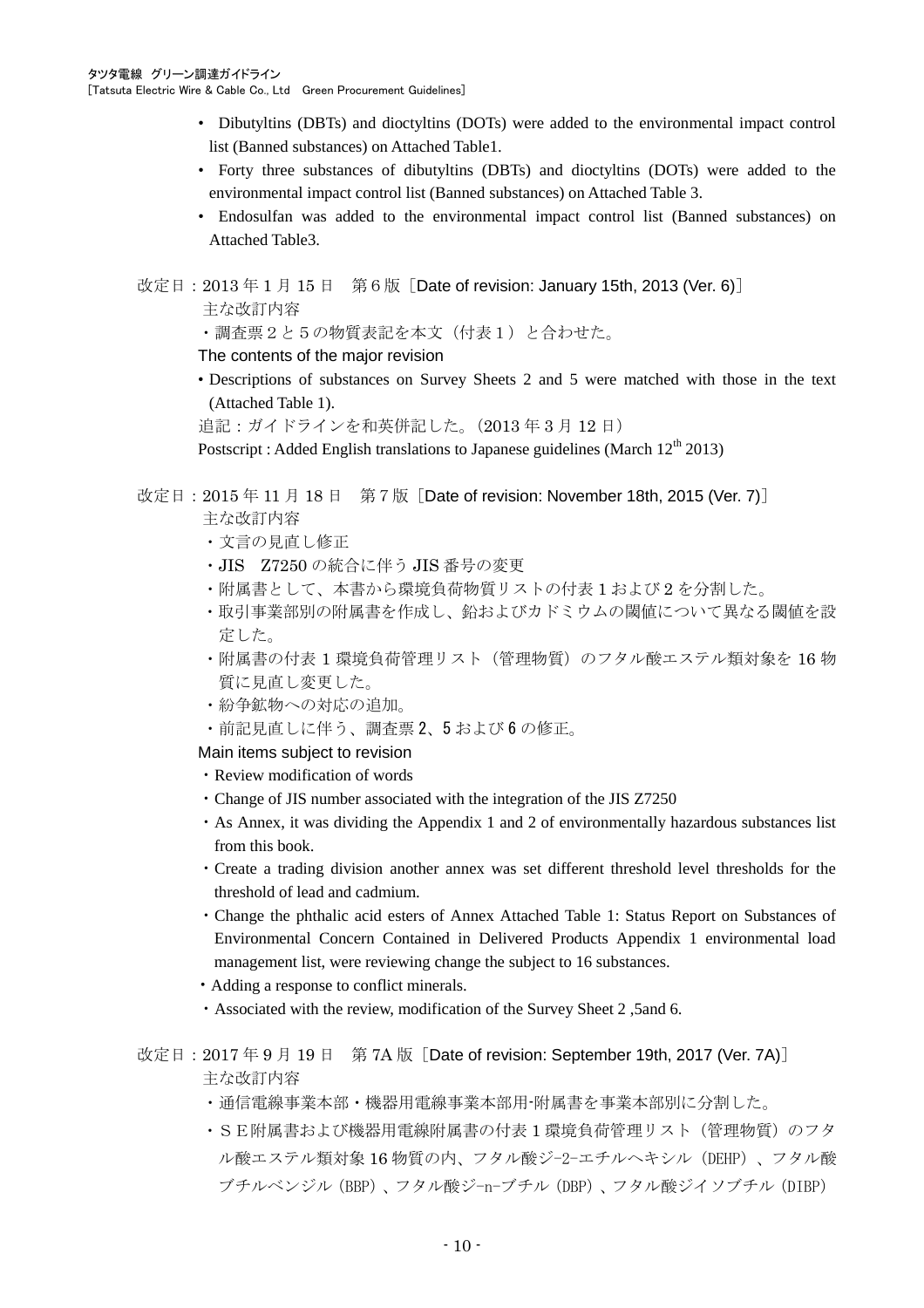の 4 物質を禁止物質に変更した。

Main items subject to revision

- ・The Electrical wire and cable Business Division and the Equipment Electric Wire Business Division,We changed of Annex for each business headquarters
- ・Change the phthalic acid esters of SE and Equipment wire for Group Annex Attached Table 1: Status Report on Substances of Environmental Concern Contained in Delivered Products Appendix 1 environmental load management list, Among the 16 substances subject to treatment,.DEHP, BBP, DBP, DIBP were changed to prohibited substances.

# 改定日: 2019年4月1日 第8版 [Date of revision: April 1th, 2019 (Ver. 8)]

主な改訂内容

- ・文言の見直し修正。
- ・4 項の文章整理および 4.1 項「製品含有化学物質報告書形式」の変更。(JAMP 様式か ら製品含有化学物質 情報伝達スキーム「chemSHERPA」)
- ・附属書および調査票 6 の見直し修正。

Main items subject to revision

- ・Review modification of words
- ・Revision and correction of Section 4,Changes in Section 4.1 "Format of the report that the product containing chemical substances"(from JAMP format to chemSHERPA for chemical substances in products).
- ・Revised annex and revised Survey Sheet 6.